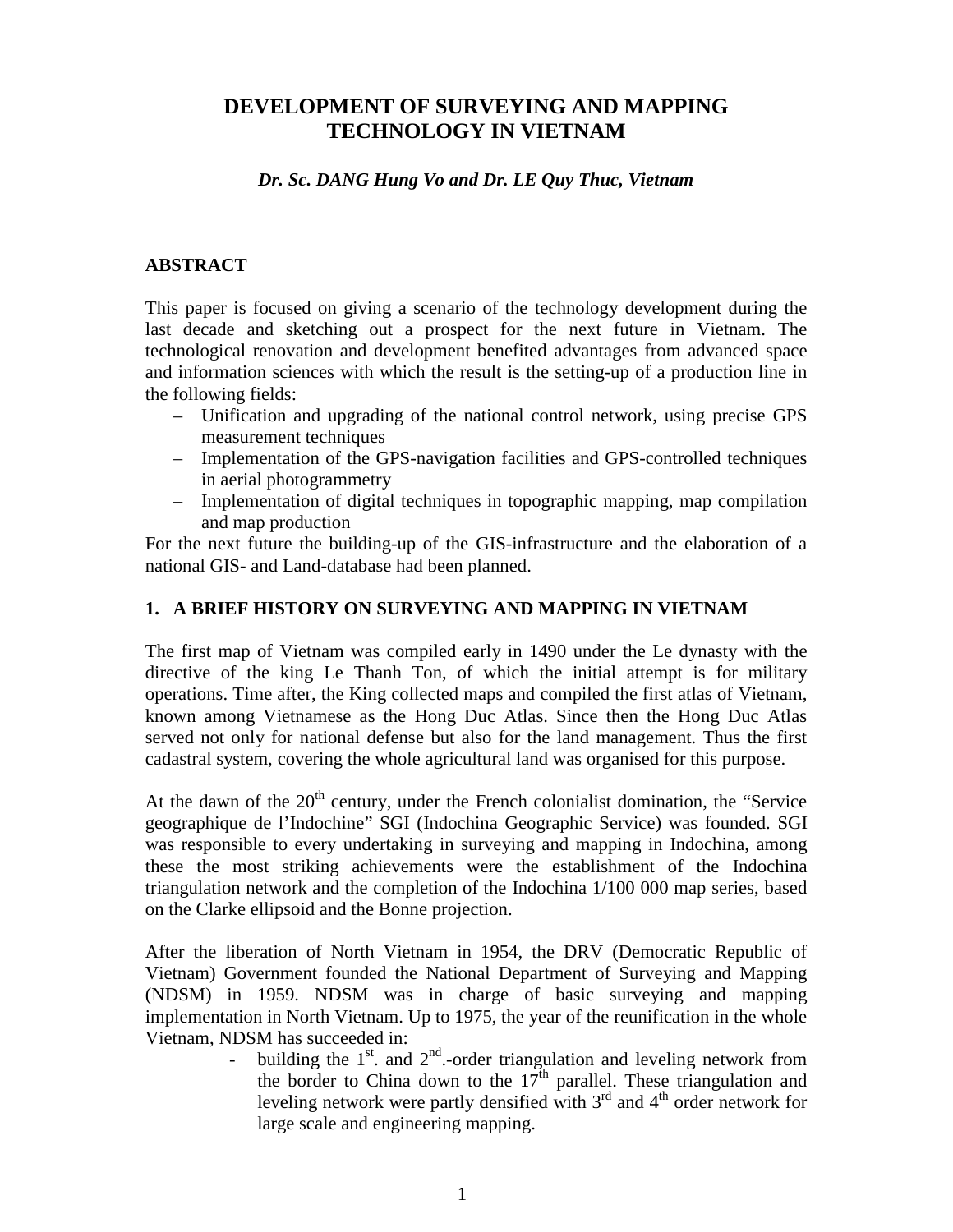- editing a new 1/100 000 map series, based on updating the 1/100 000 map made by SGI before 1954, using the Krasowski ellipsoid and Gauss-Krueger projection as references. The Red river delta and coastal zone are covered with newly made 1/25 000 maps.

At that time in South Vietnam the triangulation network, established by French before 1954, was upgraded by the US Army Map Service (AMS), using modern radiopositioning techniques. A new map series in 1/50 000 scale, covering the whole country, is compiled. Several photography missions in 1/30 000 and 1/60 000 scale had been undertaken for this mapping purpose. The upgraded triangulation network and the new map series in South Vietnam are referenced to the Indian Datum (Everest ellipsoid, UTM projection)

During a time frame of 15 years after the reunification of Vietnam (1975-1990), the NDSM has concentrated its efforts in building a unified national geodetic network. Measurements are performed to connect and to readjust the triangulation and leveling network in the two parts of the country in a whole, based on the Krasowski ellipsoid and Gauss-Krueger projection. Elevations are referenced to the mean sea level of the tide gauge Hon Dau, 20 kilometer apart from the harbour Haiphong in the South-East direction. With the assistance of the Soviet Union, aerial photography techniques and equipments can be upgraded, with which aerial photograph supported effectively the production of the 1/50000 and 1/100 000 map series, covering the whole territory of Vietnam. These map series can be regularly updated, based on the interpretation of aerial and satellite imageries. In the same time, large scale map in 1/5000, 1/2000 and 1/1000 scale can be plotted photogrammetrically to support economic development and infra-structure construction.

In 1990, the NDSM worked out a long term planning, aiming at improving the professional capabilities, thus enabling the NDSM to assist effectively economic renovation policies in the country. The keystone of this long term planning is a technology renovation, whereby modern techniques in surveying and mapping, benefited from advanced achievement of space and information sciences, should be applied. Details on this technology development will be described in the following paragraph.

As a consequence of the acceptance of the market economy in Vietnam, agricultural land is allocated to individual farmer or household for exploitation. Thus, cadastral mapping, the only tool used for agricultural and forested land inventory, land registration and land-use certificate issuance, becomes to be of first necessity. The Vietnamese government then decided in 1994 to incorporate the NDSM into the State Department of Land Management (SDLM), thus building up the present General Department of Land Administration (GDLA). GDLA, responsible to the implementation of basic surveying and mapping and land management, is a ministerial, 4-level administrative organisation, namely:

- national level, represented by the GDLA
- provincial level, where a department of land administration (DLA) is built and responsible to surveying, mapping and land management activities in the province.
- district level, where a Bureau of Land Administration (BLA) represents.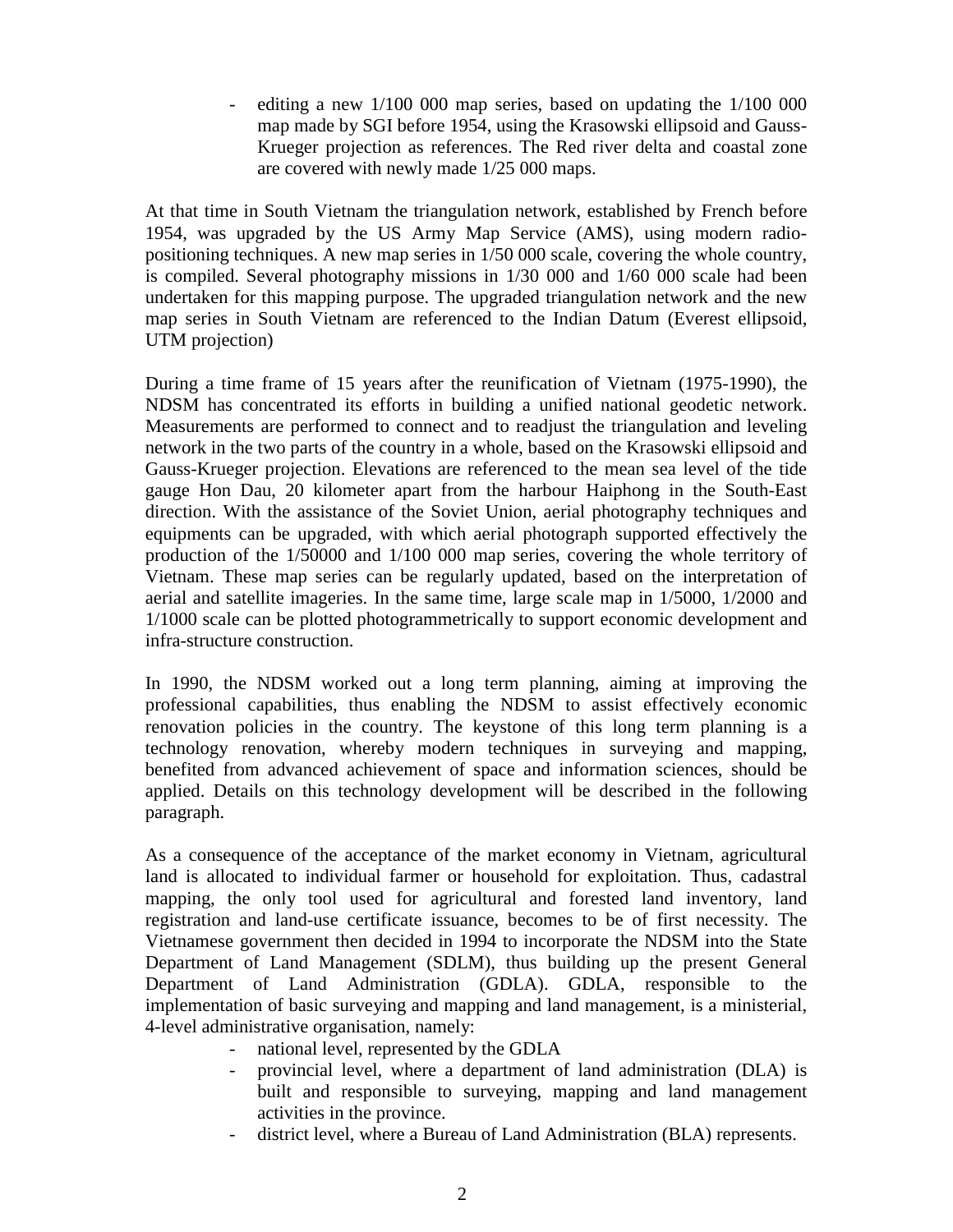- commune level with some two officers of land administration (OLA). DLA and OLA take care mostly on cadastral mapping, land use and land management in the locality.

The DGLA spreads out its activities in 3 sectors: state management sector, institutional sector and business sector.

This model of organisation enables the GDLA to mobilize local human and financial resources for the implementation of big surveying and mapping project, especially cadastral mapping project, and in the other hand to be rapidly in account of every change in land use and land management in remote county.

### **2. ACTUAL STATUS OF THE TECHNOLOGY DEVELOPMENT**

The technology development during the last decade (1901-2000), had been intentionally conducted in various application fields for predefined goal:

1. Upgrading the existing geodetic network using precise GPS-measurement techniques As mentioned above, up to 1990 the unified geodetic network of Vietnam was made up by merging various regional networks, built in different time frame with different techniques and different accuracy level. For example while the triangulation network in North Vietnam was made up mostly by angular measurement using precise optical theodolites, that in South Vietnam was built up mostly by radio-positioning and traverse measurement techniques. In the first phase of the upgrading process, GPS-measurement with the Trimble 4000ST and 4000SST was used to connect regional network into a whole, to test and to improve their regional accuracy, so that a rigorous global adjustment of the national network could be realized. The resulting geodetic network is referenced to the so-called Hanoi-72 Datum, with the Krasowski ellipsoid and the mean sea level of the Hon Dau tide gauge used as elevation datum.

The second phase of the upgrading process consists in building a "0 level" geodetic network, covering the whole territory of Vietnam up to the sea boundaries. The network comprises 83 control points with an average baselength of 70 km, is built up by GPSdual frequencies measurement. 5 among these 83 control points, namely Ha Noi, Hai Phong, Da Nang, Nha Trang, and Vung Tau had been prepared to be permanent GPS station, used later on for the implementation of the DGPS technology following the MSK Trimble solution. The "0 level" network is referenced to the so-called VN-2000 Datum, with its reference ellipsoid as WGS.84 ellipsoid, its origin at the Hanoi permanent GPS station and UTM projection. The elevation origin remains at the mean sea level of the Hon Dau tide gauge. In July 2000 the VN-2000 had been adopted by the government to be the datum for every surveying and mapping work in the country.

2. Using GPS-controlled aerial photography to secure timely high quality air photos for map production and other users, including the implementation of a GPS-navigation system for photo flight and a GPS system for the determination of the coordinates of the photo projection center. The aerial photography section was equipped with high precision photo camera such as the Zeiss RMK-Top and the Leica RC-30. For photo flight navigation the T-Flight system is used. The photocenter coordinates, acquired in real-time, are post-processed using the program packet PATB-GPS and PATM-GPS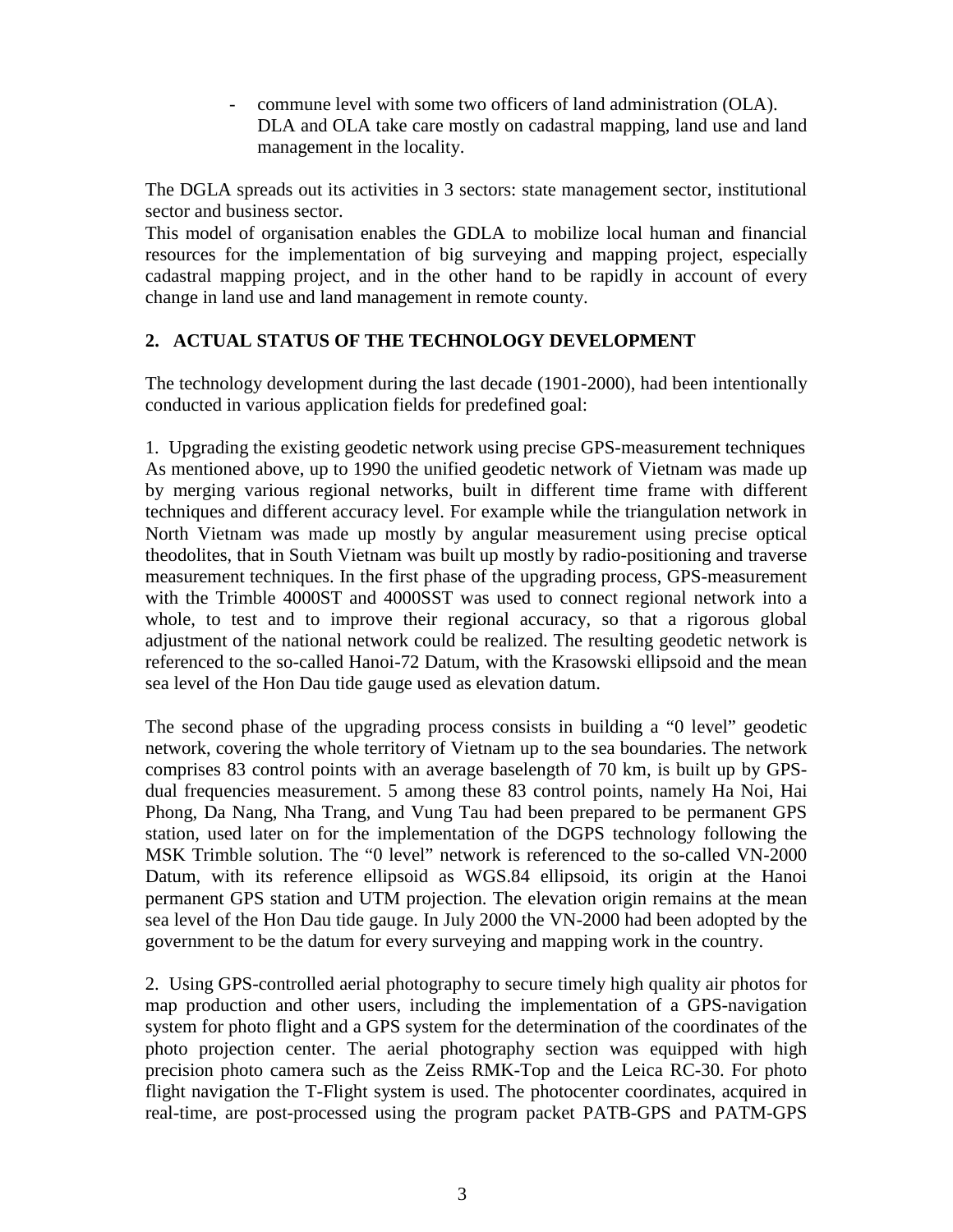from Inpho-Stuttgart, thus enabling speeding-up the aerotriangulation process with a minimum of ground control points.

3. Implementation of the digital mapping technology, including digital aerotriangulation and digital mapping. For this purpose complete systems are imported and brought in use, such as the photoscanner Zeiss Scai II system, the Match-AT program-packet for the automatic digital aerotriangulation, Intergraph Image Station for image processing, stereo-plotting and map compilation, Intergraph Map-setter 6000 for map production. The complete production line of digital map, from the generation of digital terrain model, orthophoto to map compilation, can be realized. With this system, satellite image of SPOT, Landsat and Radarsat can also be used for map updating.

The above mentioned renovation in map production technology assists actively the generation of a map system for the country, which includes:

- Cadastral map in scale 1/500 and 1/1 000 for urban land, 1/1 000-1/2 000 for urban residential land, 1/2 000-1/5 000 for agricultural land and 1/10 000- 1/25 000 for forested land.
- Topographic map in scale 1/10 000 for industrial and coastal zones, 1/25 000 for areas of important rural economy, 1/50 000 and 1/100 000 for the whole country.
- Sea bed topographic map in scale  $1/10\ 000-1/25\ 000$  for the coastal zone, 1/50 000 for the continental shelf, 1/100 000 for offshore fishing zone.

4. Implementation of DGPS techniques to promote hydrographic survey and cadastral mapping. For this purpose, the first permanent GPS station for MSK DGPS technology was established in Hai Phong and its control station in Hanoi. The station transmits DGPS-correction to the rover GPS-receiver, installed on the survey boat, to determine its position while the sea bed is mapped, using single- and dual beam echo-sounder from Odom. Identical permanent GPS station will be constructed this year in Vung Tau, in Da Nang and Nha Trang in 2004 to speed up seabed topographic mapping. RTK-GPS, combined with Total station, are used for large scale engineering and cadastral mapping.

## **3. PROPECT FOR THE INCOMING DECADE**

For technology development in the incoming decade we are aiming at two global objects:

## 1. Building-up the infrastructure for GIS implementation, including:

– Perfection of the current "0 level" GPS control network, making it higher in accuracy and more robust in configuration structure. Baselenght in the network is scheduled to be lengthened (100-150 km), observed with dualfrequency GPS-receiver (Trimble 4000 SSE and 4000 SSI), post-processed using the program packet Gamit and Bernese. The network has to be rigorously connected to 06 tide gauge stations, regularly distributed along the coast line and to the surrounding IGS points, at least to the points TAIWAN, SHAO (Shanghai-China), LHASA and GUAM.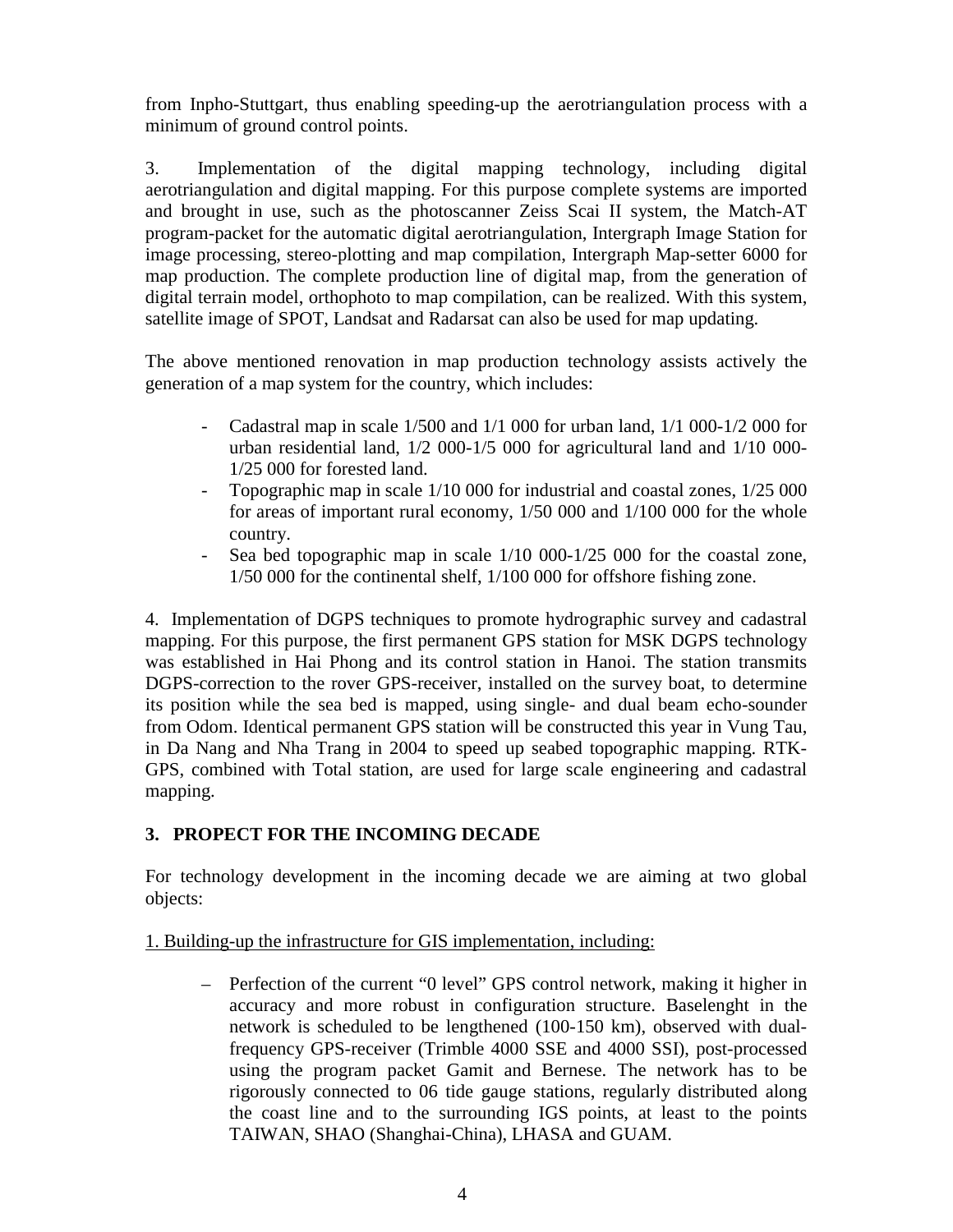- Re-observe the 1<sup>st</sup> order leveling loop of 5400 km and the  $2<sup>nd</sup>$  leveling loop of 8,400 km., connecting leveling legs to a reasonable number of GPS control points.
- Gravimetry observation have to be performed at a sufficient number of bench marks, enabling thus the correction of the non-parallelism of the geoid level and the generation of a national geoid model.
- Working out a national geoid model with a realistic accuracy, necessary to convert ellipsoid height, acquired in GPS measurement, into geoid height.
- Result of the above mentioned undertakings will naturally help to estimate and redefine (if necessary) the national elevation datum.

All these professional activities will be spread out in close conjunction with the PCGIAP (Permanent Committee of GIS Infrastructure for Asia and the Pacific) program on building the precise regional geodetic network for Asia and the Pacific.

### 2. Elaboration of a National GIS-database

Early in 1995 the elaboration of a national data-base had been planned and approved by the Vietnam government. As a part of this plan, a feasibility study project on the elaboration of the national GIS-database, including land-database, prepared by GDLA, was approved by the National Committee of Information Technology (NCIT) in 1998.

Following-up this approvement, GDLA started carrying out the geographic data standardisation, the GIS/LIS system and network design. The national GIS will be setup in form of centralized system while the national LIS in form of distributed system. Thus each province (DLA) will possess a LIS for its own, which will be connected in a wide-aera network. The national GIS is scheduled to be completed in 2003, and the national LIS in 2010.

## **CONCLUSION**

The Vietnamese professionals are satisfied with the result of the technology development, evolved in the country in the last decade. They are however firmly convinced that there will be a lot to do in the up-coming years. As mentioned in the beginning, the authors of this paper would like to give a presentation on the actual status of the technology development in surveying and mapping in Vietnam and sketch out a prospect for the near future, aiming at improving the mutual understanding among the FIG-member community, thus widening the way for useful expertise exchange and fruitful cooperation.